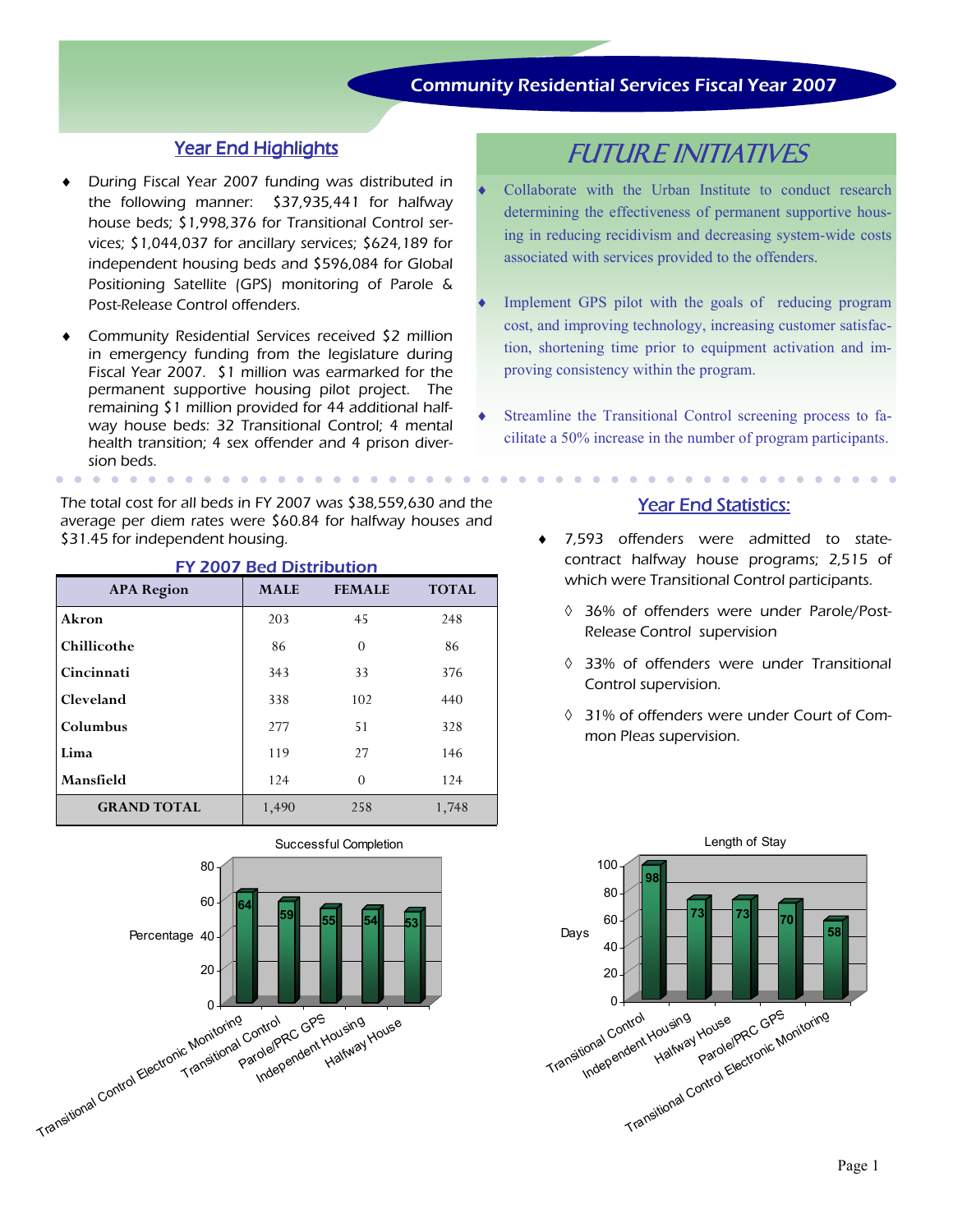# **Halfway House Offender Information**

#### **Halfway House Demographics**

- 7,593 offenders participated (including TC)
	- 85% male
	- 89% unmarried
	- Average age 35 years
	- 51% Caucasian; 46% African-American
	- Average highest grade completed-11th

### **Offense Information**

- $\bullet$  Instant Offense
	- 31% violent offenses:
	- 21% property offenses;
	- 31% drug offenses
	- 52% 1st, 2nd or 3rd degree felony offenses
- Offender History

 $\sim$  $\sim$ 

 $\sim$ 

- 95% convicted of at least one prior felony
- 17% convicted of five or more prior felonies

#### **Transitional Control Demographics**

- 2,515 offenders participated
	- 92% male
	- 88% unmarried
	- Average age 32 years
	- 47% Caucasian; 50% African-American
	- Average highest grade completed-11th

### **Offense Information**

- $\bullet$  Instant Offense
	- 32% violent offenses:
	- 19% property offenses;
	- 36% drug offenses
	- 55% 1st, 2nd or 3rd degree felony offenses
- Offender History
	- 98% convicted of at least one prior felony
	- 14% convicted of five or more prior felonies



# **Transitional Control and Electronic Monitoring**

- The number of Transitional Control participants increased by 9% from FY06.
- ◆ 63% were employed full or part-time at the time of discharge from the Transitional Control program.
- Transitional Control offenders earned \$3,782,088; paid \$5,301 in restitution; \$16,403 in court costs; \$66,625 in child support and completed 25,245 community service hours.
- ♦ \$1,149,045 was paid by offenders into the Transitional Control rotary account.
- 827 offenders were monitored via Global Positioning Satellite or Electronic Monitoring. 473 of the offenders were under Parole/ Post-Release Control supervision of the Adult Parole Authority; 354 of the offenders were Transitional Control participants stepped-down into home placements.

### **GPS/EM Utilization by APA Region**